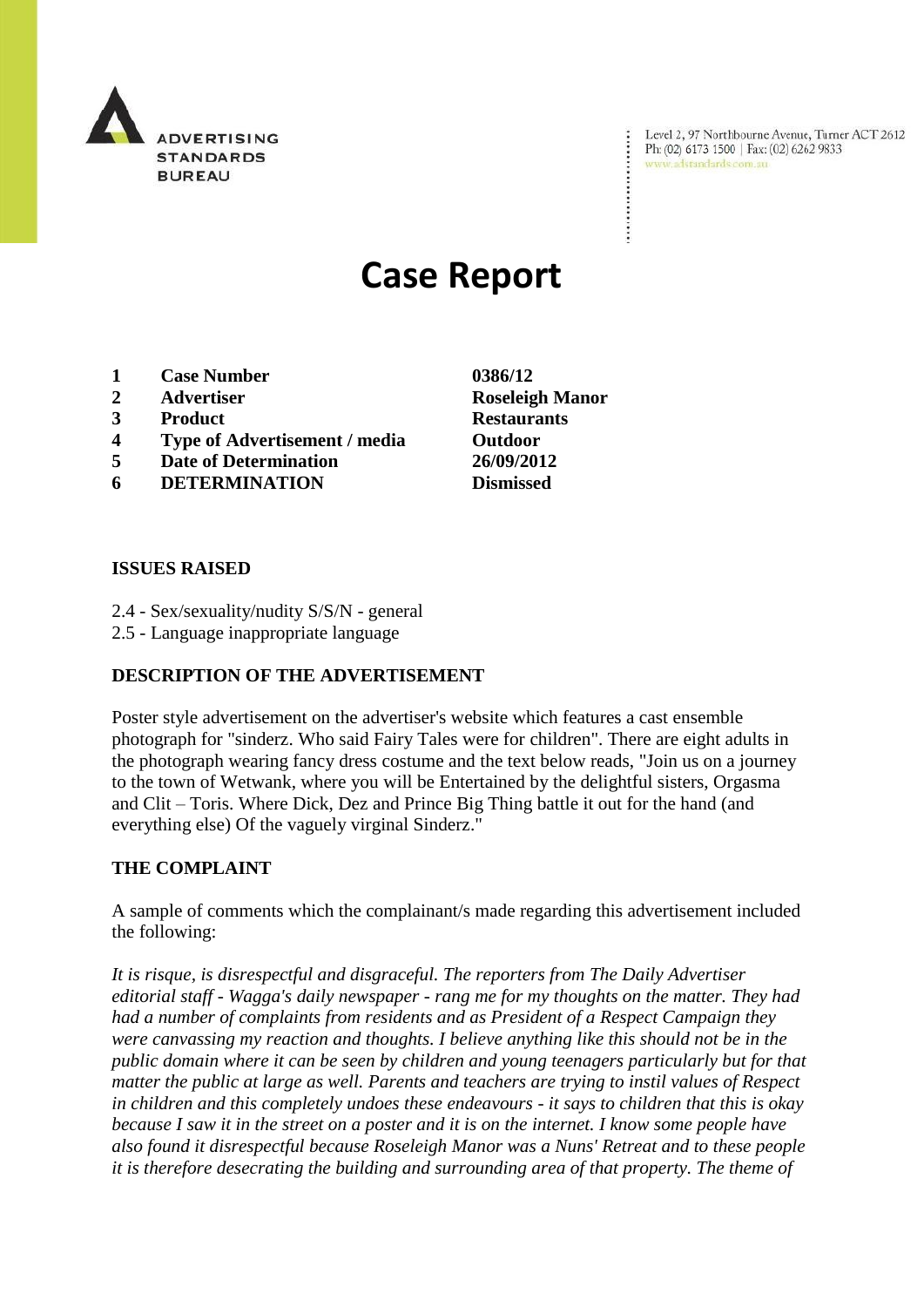*our Respect Campaign is to Respect other people, their rights and their property and this certainly does not conform with these ideals.*

## **THE ADVERTISER'S RESPONSE**

Comments which the advertiser made in response to the complainant/s regarding this advertisement include the following:

*In response to the complaint made about the promotional material for our theatre restaurant production 'Sinderz' in the forms of a poster and a web page we wish to address the following points. Inappropriate language: The material contains several words, or variations of words, that make a humorous reference to body parts. Whether or not these words could be deemed inappropriate can only be judged in the context of whether these words are already in the public domain and their usage considered acceptable. We used the local newspaper, 'The Daily Advertiser', as a bench mark as it is in the public domain and available to teens and children without restriction. The paper's search engine revealed that the words 'orgasm' and 'clitoris' have appeared in a number of articles over the last few months without generating any adverse reaction from the general public. Several other sexually oriented words have also appeared with some regularity including vagina, penis, wank, oral sex and sodomy. We also noted that in a seven day period the same newspaper also ran more than 50 advertisements for escort services some of which included images and inferences of a sexual nature. We believe that in this context our promotional material is no more inappropriate, suggestive or explicit than what is already freely available, and apparently acceptable, to the general public. Sex, sexuality, nudity: The production does include humour of a sexual nature and the poster alludes to that. We believe that the production and the promotional material deal with sex in a manner that is clearly humorous, implied and relatively innocent in the same way that Benny Hill or any number of well accepted comedic productions do. There is absolutely no nudity in any of the promotional material and while some people are depicted wearing corsets and other brief apparel, it is less revealing than a great deal of public advertising including images for lingerie shops and cosmetics. There are numerous public promotions for sports cheer-leading squads and dance ensembles that are more suggestive and revealing than our material. The complainant asserts that our promotions undermine parents and teachers effort to instil respect and legitimise inappropriate behaviour. There is no empirical evidence that this is so and the complainant offers no supporting material to back their claims nor do they provide testimonials from parents or teachers. These assertions can only be viewed as the opinion of the complainant and not a fact or the opinions of the broader community. We contend that our promotions are consistent with other materials in the public domain and parents and teachers can interpret them in ways that are as positive as the complainant contends they are negative. It is true that the venue for the production used to be a nun's retreat however the church sold this property to the present owner and deconsecrated the grounds in the process. It is unreasonable to expect the owner to moderate or modify their business practices because of this history especially if it is detrimental to their profitability. Many business venues have a history but new owners are not usually expected to consider that when operating a new enterprise. In conclusion, we believe that our promotional material is entirely consistent with the community standards exemplified by our local media and advertising.* 

#### **THE DETERMINATION**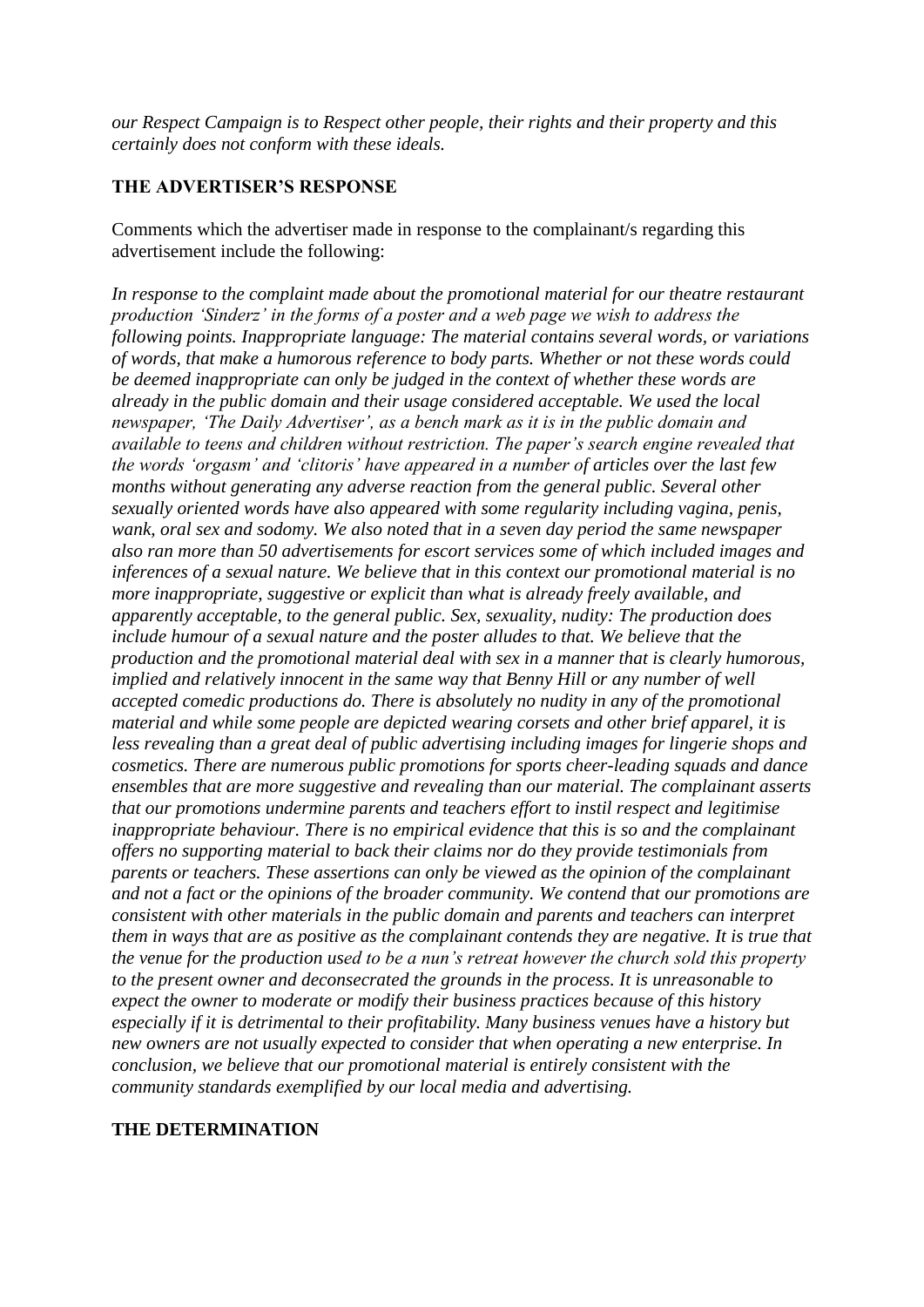The Advertising Standards Board ("Board") considered whether this advertisement breaches section 2 of the Advertiser Code of Ethics (the "Code").

The Board noted the complainant's concern that the advertisement is highly disrespectful, offensive and inappropriate for viewing by children.

The Board viewed the advertisements and noted the advertiser's response.

The Board fist considered whether the advertisements were in breach of Section 2.4 of the Code. Section 2.4 of the Code states: "Advertising or Marketing Communications shall treat sex, sexuality and nudity with sensitivity to the relevant audience".

The Board noted the advertisement is a promotion for a theatre performance and is displayed as a poster on the premises and in shop windows within the town. The Board noted the advertisement contains images of the cast dressed in costume. The heading of Sinderz is displayed above the cast and the smaller text below includes the phrase "Join us on a journey to the town of Wetwank, where you will be entertained by the delightful sisters Orgasma and Clit-Tori"

The Board noted the complainant's concerns that the display of such material is indecent and gives the wrong impression to young adults and children about what is decent and respectful.

The Board noted that the imagery and wording used in the advertisement has a direct correlation to the production that it is advertising. The promotion is for a show and dinner package for adults and the Board considered that it is acceptable that the advertiser use images of the cast and associated text to promote the show.

The Board noted that the content of the advertisement is aimed at adults who may be interested in attending the dinner and show and considered that the advertisement would not be of appeal to children and that even if children were to see the advertisement it did not contain any material which would be considered inappropriate by most reasonable members of the community.

On this basis the Board determined that the advertisement did depict sex, sexuality and nudity with sensitivity to the relevant audience and that it did not breach section 2.4 of the Code.

The Board then considered whether the advertisement was in breach of Section 2.5 of the Code. Section 2.5 of the Code states: "Advertising or Marketing Communications shall only use language which is appropriate in the circumstances and strong or obscene language shall be avoided".